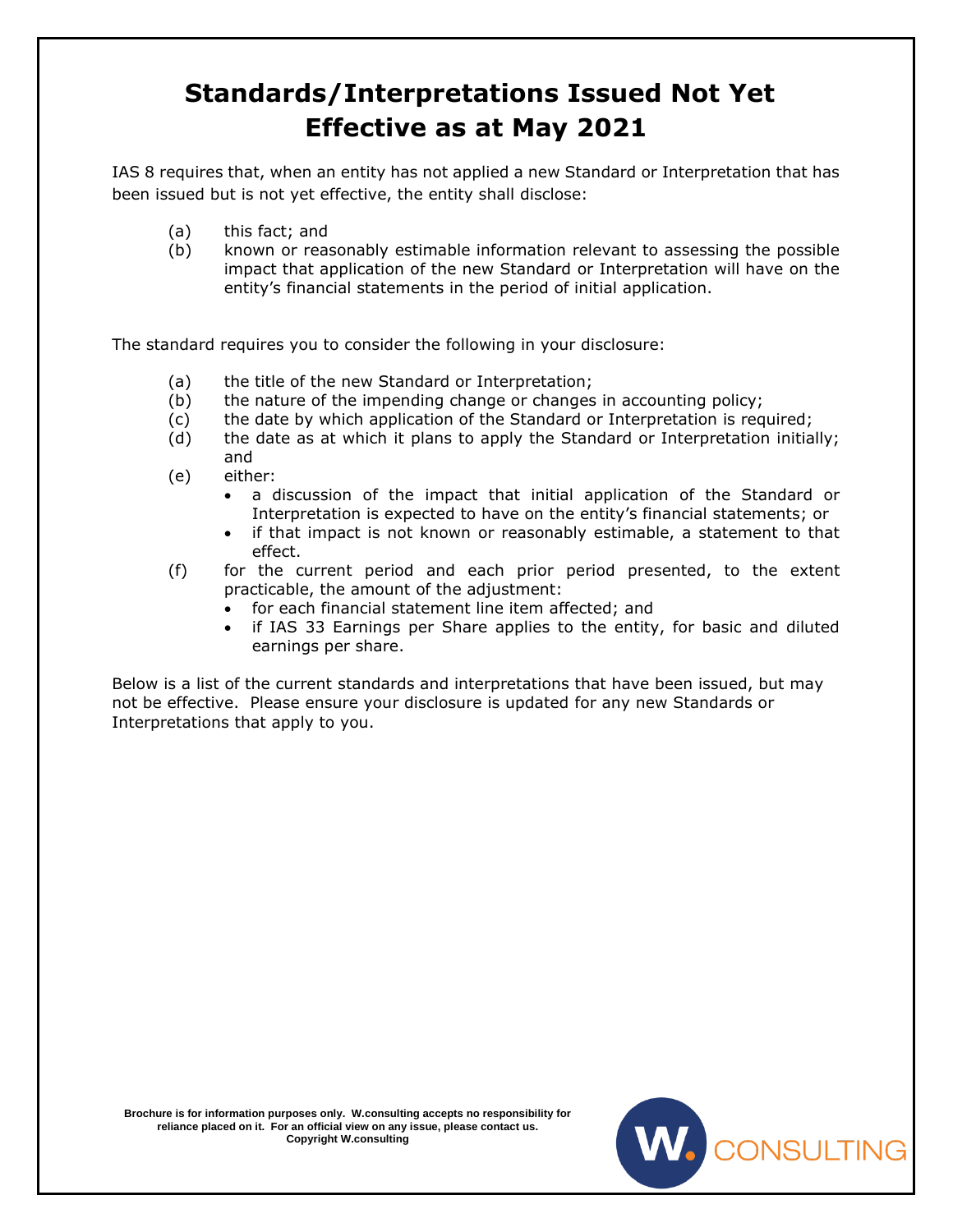| <b>Standard</b>                                                                                 | <b>Details of amendment</b>                                                                                                                                                                                                                                                                                                                                                                                                                                                                                                                                                                                                                                                                                                                                                                                                                                             | <b>Annual</b><br>periods<br>beginning on<br>or after |
|-------------------------------------------------------------------------------------------------|-------------------------------------------------------------------------------------------------------------------------------------------------------------------------------------------------------------------------------------------------------------------------------------------------------------------------------------------------------------------------------------------------------------------------------------------------------------------------------------------------------------------------------------------------------------------------------------------------------------------------------------------------------------------------------------------------------------------------------------------------------------------------------------------------------------------------------------------------------------------------|------------------------------------------------------|
| IFRS 1 First-time<br>Adoption of<br>International<br>Financial<br>Reporting<br><b>Standards</b> | • Annual Improvements to IFRS Standards 2018-<br>2020: Extension of an optional exemption permitting<br>a subsidiary that becomes a first-time adopter after<br>parent to measure cumulative translation<br>its<br>differences using the amounts reported by its parent,<br>based on the parent's date of transition to IFRSs. A<br>similar election is available to an associate or joint<br>venture.                                                                                                                                                                                                                                                                                                                                                                                                                                                                  | 1 January 2022                                       |
| <b>IFRS 3 Business</b><br>Combinations                                                          | Improvements 2015 - 2017 Cycle:<br>• Annual<br>Clarification that when an entity obtains control of a<br>business that is a joint operation, it is required to<br>previously held interests in<br>remeasure<br>that<br>business.                                                                                                                                                                                                                                                                                                                                                                                                                                                                                                                                                                                                                                        | 1 January 2019                                       |
|                                                                                                 | Definition of Business: The amendments:<br>confirm that a business must include inputs and<br>$\circ$<br>a process, and clarify that:<br>the process must be substantive; and<br>the inputs and process must together<br>$\qquad \qquad -$<br>significantly contribute to creating outputs.<br>narrow the definitions of a business by focusing<br>$\circ$<br>the definition of outputs on goods and services<br>provided to customers and other income from<br>ordinary activities, rather than on providing<br>dividends or other economic benefits directly to<br>investors or lowering costs; and<br>add a test that makes it easier to conclude that<br>$\Omega$<br>a company has acquired a group of assets,<br>rather than a business, if the value of the assets<br>acquired is substantially all concentrated in a<br>single asset or group of similar assets. | 1 January 2020                                       |
|                                                                                                 | Reference to the Conceptual Framework:<br>The amendment updates a reference in IFRS 3<br>to the Conceptual Framework for Financial<br>Reporting without changing the accounting<br>requirements for business combinations.                                                                                                                                                                                                                                                                                                                                                                                                                                                                                                                                                                                                                                              | 1 January 2022                                       |

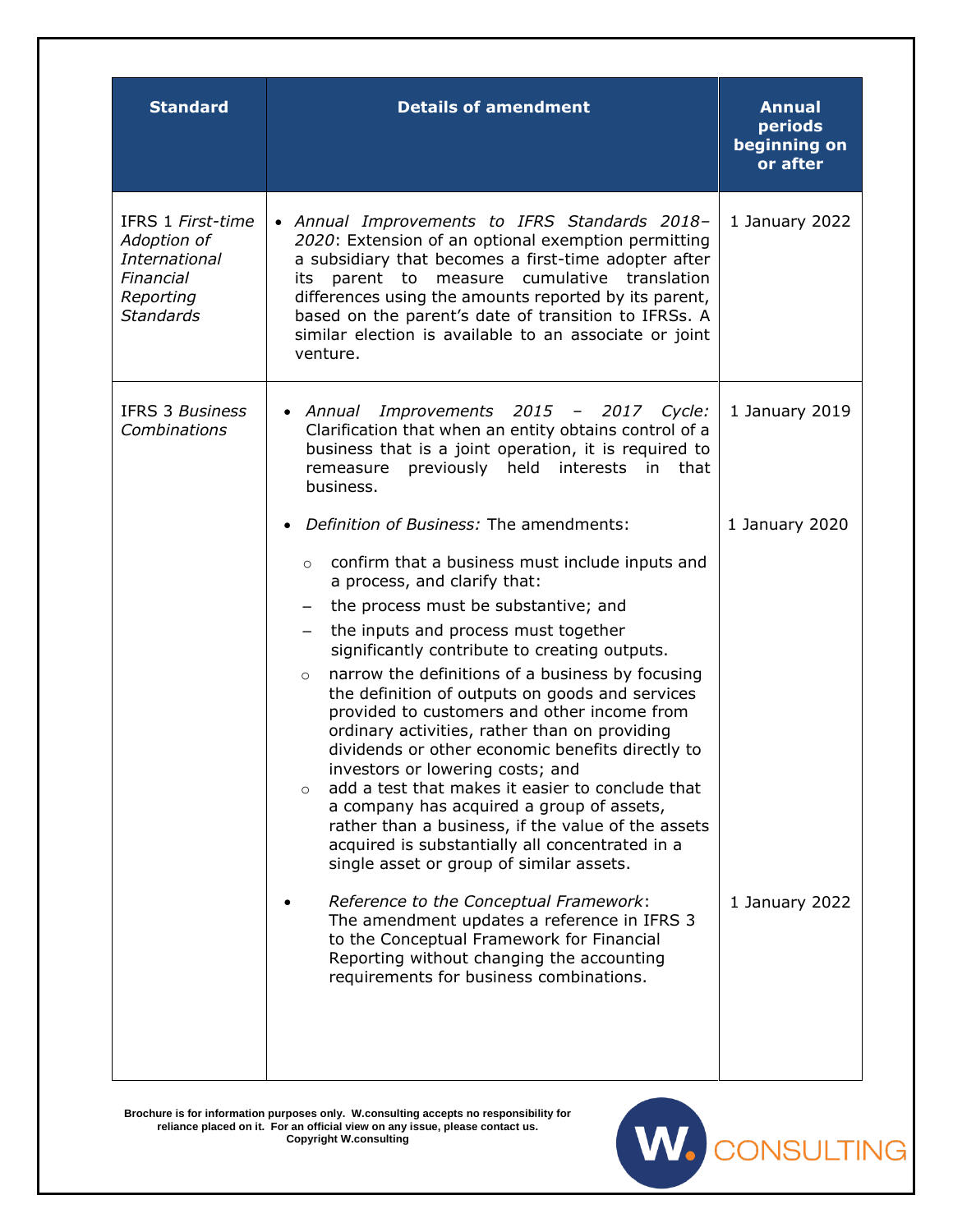| <b>Standard</b>                                               | <b>Details of amendment</b>                                                                                                                                                                                                                                                                                                                                                                                                                                                                                                                                                                                                                                                                                                                                                                                                                                                | <b>Annual</b><br>periods<br>beginning on<br>or after |
|---------------------------------------------------------------|----------------------------------------------------------------------------------------------------------------------------------------------------------------------------------------------------------------------------------------------------------------------------------------------------------------------------------------------------------------------------------------------------------------------------------------------------------------------------------------------------------------------------------------------------------------------------------------------------------------------------------------------------------------------------------------------------------------------------------------------------------------------------------------------------------------------------------------------------------------------------|------------------------------------------------------|
| IFRS 4 Insurance<br>Contracts                                 | Interest Rate Benchmark Reform Phase 2: The<br>$\bullet$<br>amendments to IFRS 9, IAS 39, IFRS 7, IFRS 4 and<br>IFRS 16 amend requirements relating to changes in<br>the basis for determining contractual cash flows of<br>financial assets, financial liabilities and<br>lease<br>liabilities, hedge accounting and disclosures.<br>The amendment to IFRS 4 enables an insurer<br>$\circ$<br>applying the temporary exemption from IFRS 9<br>to apply a practical expedient to account for a<br>change in the contractual cash flows that are<br>required by IBOR reform by updating the<br>effective interest rate to reflect any change<br>arising from the reform.                                                                                                                                                                                                    | 1 January 2021                                       |
| <b>IFRS 7 Financial</b><br>Instruments:<br><b>Disclosures</b> | Interest Rate Benchmark Reform: The amendments<br>$\bullet$<br>to IFRS 9, IAS 39 and IFRS 7 amend requirements<br>for hedge accounting to support the provision of<br>useful financial information during the period of<br>uncertainty caused by the phasing out of interest-<br>rate benchmarks such as interbank offered rates<br>(IBORs) on hedge accounting.<br>The amendments modify some specific hedge<br>$\circ$<br>accounting requirements to provide relief from<br>potential effects of the uncertainty caused by<br>the IBOR reform.<br>In addition, the amendments require companies<br>$\circ$<br>to provide additional information to investors<br>about their hedging relationships which are<br>directly affected by these uncertainties.<br>Interest Rate Benchmark Reform Phase 2: The<br>$\bullet$<br>amendments to IFRS 9, IAS 39, IFRS 7, IFRS 4 and | 1 January 2020<br>1 January 2021                     |
|                                                               | IFRS 16 amend requirements relating to changes in<br>the basis for determining contractual cash flows of<br>financial assets, financial liabilities and<br>lease<br>liabilities, hedge accounting and disclosures.<br>The amendment to IFRS 7 requires a company<br>to make additional disclosures in its financial<br>statements so that investors can<br>better<br>understand the effects of IBOR reform on that<br>company.                                                                                                                                                                                                                                                                                                                                                                                                                                             |                                                      |

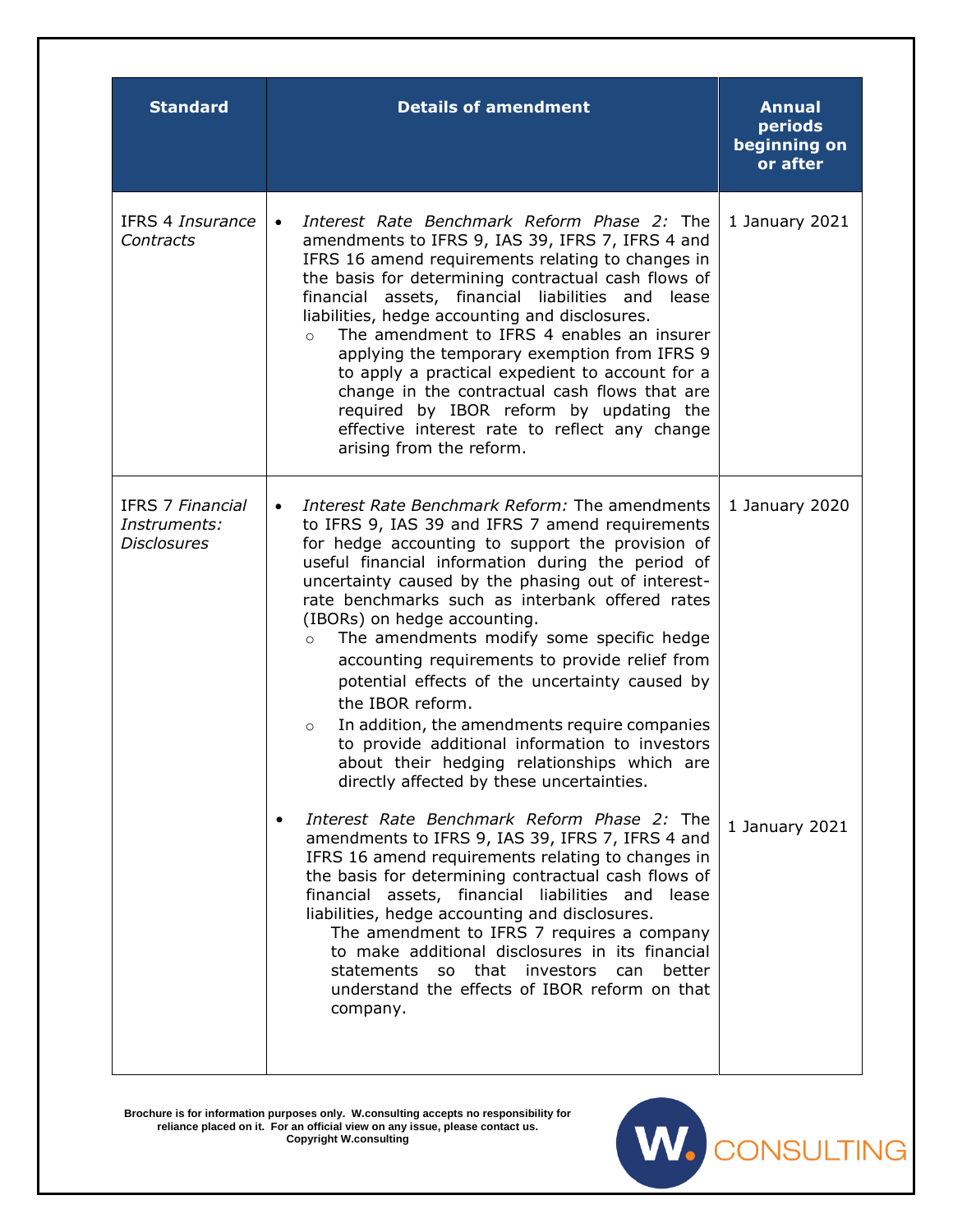| <b>Standard</b>                               | <b>Details of amendment</b>                                                                                                                                                                                                                                                                                                                                                                                                                                                                                                                                                                                                                      | <b>Annual</b><br>periods<br>beginning on<br>or after |
|-----------------------------------------------|--------------------------------------------------------------------------------------------------------------------------------------------------------------------------------------------------------------------------------------------------------------------------------------------------------------------------------------------------------------------------------------------------------------------------------------------------------------------------------------------------------------------------------------------------------------------------------------------------------------------------------------------------|------------------------------------------------------|
| <b>IFRS 9 Financial</b><br><b>Instruments</b> | Prepayment Features with Negative Compensation.<br>$\bullet$<br>The narrow-scope amendment allows companies to<br>measure particular prepayable financial assets with<br>negative compensation at amortised cost or at fair<br>value through other comprehensive income if a<br>specified condition is met.                                                                                                                                                                                                                                                                                                                                      | 1 January 2019                                       |
|                                               | Interest Rate Benchmark Reform: The amendments<br>$\bullet$<br>to IFRS 9, IAS 39 and IFRS 7 amend requirements<br>for hedge accounting to support the provision of<br>useful financial information during the period of<br>uncertainty caused by the phasing out of interest-<br>rate benchmarks such as interbank offered rates<br>(IBORs) on hedge accounting.                                                                                                                                                                                                                                                                                 | 1 January 2020                                       |
|                                               | The amendments modify some specific hedge<br>0<br>accounting requirements to provide relief from<br>potential effects of the uncertainty caused by<br>the IBOR reform.<br>In addition, the amendments require companies<br>0<br>to provide additional information to investors<br>about their hedging relationships which are<br>directly affected by these uncertainties.                                                                                                                                                                                                                                                                       |                                                      |
|                                               | Interest Rate Benchmark Reform Phase 2: The<br>amendments to IFRS 9, IAS 39, IFRS 7, IFRS 4 and<br>IFRS 16 amend requirements relating to changes in<br>the basis for determining contractual cash flows of<br>financial assets, financial liabilities and lease<br>liabilities, hedge accounting and disclosures.<br>o The amendments to IFRS 9 enable a company<br>to apply a practical expedient to account for a<br>change in the contractual cash flows that are<br>required by IBOR reform by updating the<br>effective interest rate to reflect any change<br>arising from the reform.<br>o The amendments to IFRS 9 enable (and require) | 1 January 2021                                       |
|                                               | companies to continue hedge accounting in<br>circumstances when changes to hedged items<br>and hedging instruments arise as a result of<br>changes required by the IBOR reform, by<br>requiring companies to amend their hedging<br>relationships to reflect:<br>designating an alternative benchmark<br>rate as the hedged risk; or                                                                                                                                                                                                                                                                                                             |                                                      |

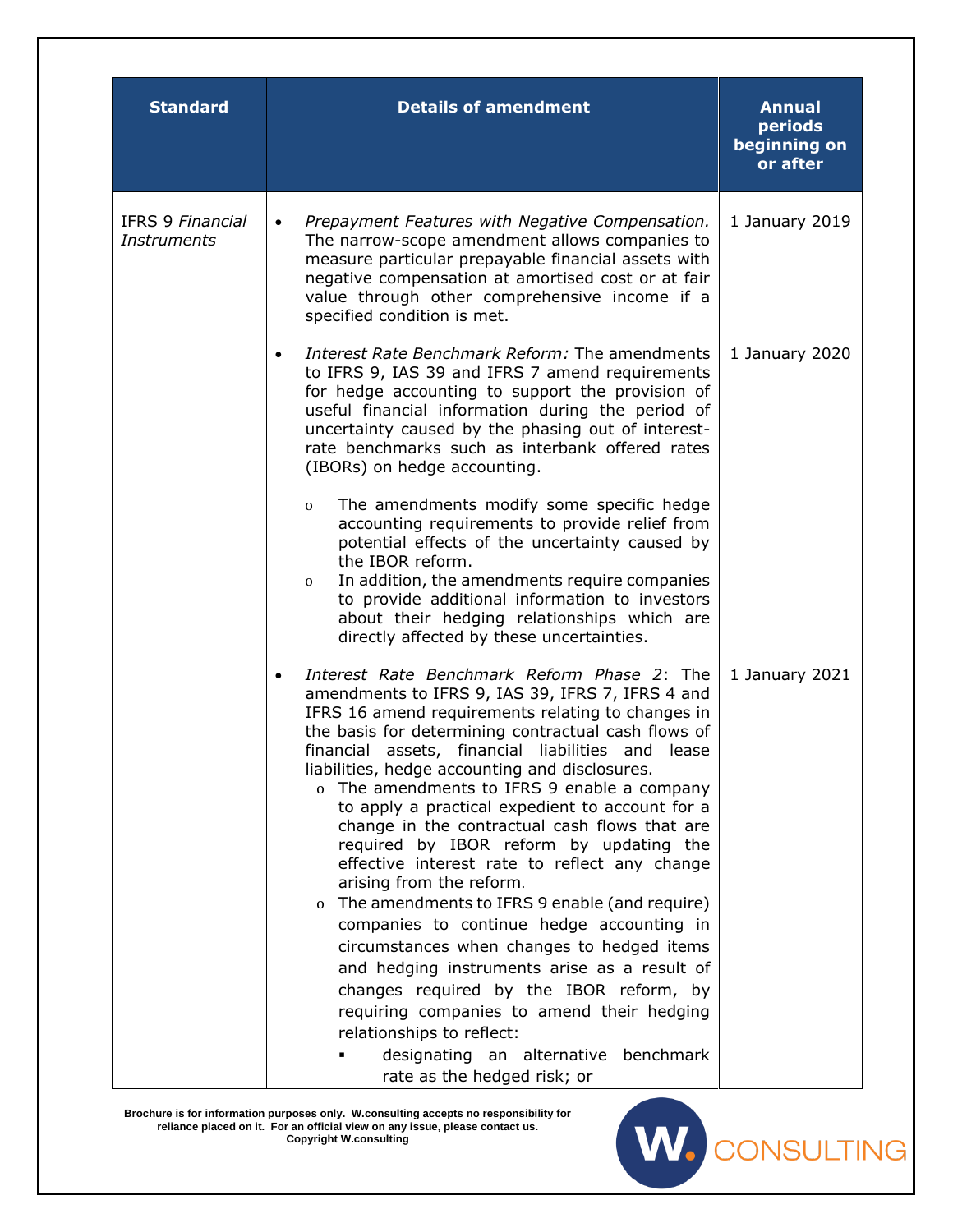| <b>Standard</b>                                           | <b>Details of amendment</b>                                                                                                                                                                                                                                                                                                                                                                                                                                                                                                                                                                                                                                                                                                                                                                                                                                                                                                                                                                                                    | <b>Annual</b><br>periods<br>beginning on<br>or after                                                    |
|-----------------------------------------------------------|--------------------------------------------------------------------------------------------------------------------------------------------------------------------------------------------------------------------------------------------------------------------------------------------------------------------------------------------------------------------------------------------------------------------------------------------------------------------------------------------------------------------------------------------------------------------------------------------------------------------------------------------------------------------------------------------------------------------------------------------------------------------------------------------------------------------------------------------------------------------------------------------------------------------------------------------------------------------------------------------------------------------------------|---------------------------------------------------------------------------------------------------------|
|                                                           | changing the description of the hedged<br>٠<br>item, including the designated portion, or<br>of the hedging instrument.                                                                                                                                                                                                                                                                                                                                                                                                                                                                                                                                                                                                                                                                                                                                                                                                                                                                                                        |                                                                                                         |
|                                                           | Annual Improvements to IFRS Standards 2018-<br>$\bullet$<br>2020: The amendment clarifies which fees an entity<br>includes when it applies the '10 per cent' test in<br>assessing whether to derecognise a financial<br>liability.                                                                                                                                                                                                                                                                                                                                                                                                                                                                                                                                                                                                                                                                                                                                                                                             | 1 January 2022                                                                                          |
| IFRS 10<br>Consolidated<br>Financial<br><b>Statements</b> | Sale or Contribution of Assets between an Investor<br>$\bullet$<br>and its Associate or Joint Venture (Amendments to<br>IFRS 10 and IAS 28): Narrow scope amendment<br>address an acknowledged inconsistency between the<br>requirements in IFRS 10 and those in IAS 28 (2011),<br>in dealing with the sale or contribution of assets<br>between an investor and its associate or joint<br>venture.                                                                                                                                                                                                                                                                                                                                                                                                                                                                                                                                                                                                                            | The effective<br>date of this<br>amendment has<br>been deferred<br>indefinitely until<br>further notice |
| IFRS 11 Joint<br>Arrangements                             | Annual Improvements 2015 - 2017 Cycle:<br>$\bullet$<br>Clarification that when an entity obtains joint control<br>of a business that is a joint operation, the entity does<br>not remeasure previously held interests in that<br>business.                                                                                                                                                                                                                                                                                                                                                                                                                                                                                                                                                                                                                                                                                                                                                                                     | 1 January 2019                                                                                          |
| IFRS 16 Leases                                            | IFRS 16 introduces a single lessee accounting model<br>$\bullet$<br>and requires a lessee to recognise assets and<br>liabilities for all leases with a term of more than 12<br>months, unless the underlying asset is of low value.<br>A lessee is required to recognise a right-of-use asset<br>representing its right to use the underlying leased<br>asset and a lease liability representing its obligation<br>to make lease payments. A lessee measures right-<br>of-use assets similarly to other non-financial assets<br>(such as property, plant and equipment) and lease<br>liabilities similarly to other financial liabilities. As a<br>consequence, a lessee recognises depreciation of<br>the right-of-use asset and interest on the lease<br>liability, and also classifies cash repayments of the<br>lease liability into a principal portion and an interest<br>portion and presents them in the statement of cash<br>flows.<br>IFRS 16 contains expanded disclosure requirements<br>$\bullet$<br>for lessees. | 1 January 2019                                                                                          |

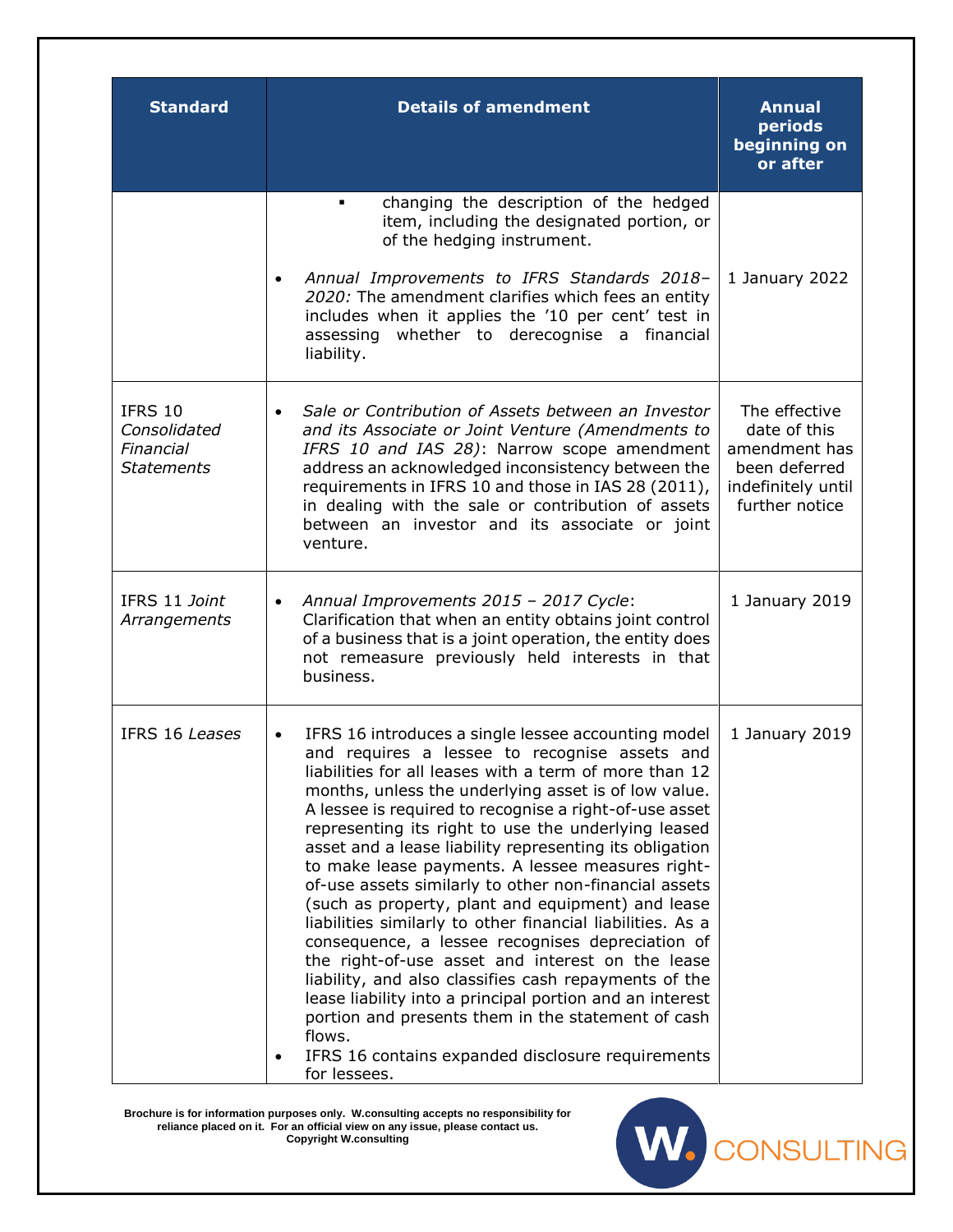| <b>Standard</b> | <b>Details of amendment</b>                                                                                                                                                                                                                                                                                                                                                                                                                                                                                                                                                                                                                                                                                                                                                                                                                                                                                                                                                                                                                                                                                                              | <b>Annual</b><br>periods<br>beginning on<br>or after                                              |
|-----------------|------------------------------------------------------------------------------------------------------------------------------------------------------------------------------------------------------------------------------------------------------------------------------------------------------------------------------------------------------------------------------------------------------------------------------------------------------------------------------------------------------------------------------------------------------------------------------------------------------------------------------------------------------------------------------------------------------------------------------------------------------------------------------------------------------------------------------------------------------------------------------------------------------------------------------------------------------------------------------------------------------------------------------------------------------------------------------------------------------------------------------------------|---------------------------------------------------------------------------------------------------|
|                 | IFRS 16 substantially carries forward the lessor<br>$\bullet$<br>accounting requirements in IAS 17. Accordingly, a<br>lessor continues to classify its leases as operating<br>leases or finance leases, and to account for those<br>two types of leases differently.<br>IFRS 16 also requires enhanced disclosures to be<br>$\bullet$<br>provided by lessors that will improve information<br>disclosed about a lessor's risk exposure, particularly<br>to residual value risk.<br>IFRS 16 supersedes the following Standards and<br>$\bullet$<br>Interpretations:<br>IAS 17 Leases;<br>$\circ$<br>IFRIC 4 Determining whether an Arrangement<br>$\circ$<br>contains a Lease;<br>SIC-15 Operating Leases-Incentives; and<br>$\circ$<br>Evaluating<br>$SIC-27$<br>the<br>Substance<br>οf<br>$\circ$<br>Transactions Involving the Legal Form of a<br>Lease.<br>COVID-19-Related Rent Concessions: Amendment<br>$\bullet$<br>providing lessees with an exemption from assessing<br>whether a COVID-19-related rent concession (a rent<br>concession that reduces lease payments due on or<br>before 30 June 2022) is a lease modification. | 1 June 2020<br>(The exemption<br>was extended<br>by one year<br>with effect from<br>1 April 2021) |
|                 | Interest Rate Benchmark Reform Phase 2: The<br>$\bullet$<br>amendments to IFRS 9, IAS 39, IFRS 7, IFRS 4 and<br>IFRS 16 amend requirements relating to changes in<br>the basis for determining contractual cash flows of<br>financial assets, financial liabilities and<br>lease<br>liabilities, hedge accounting and disclosures.<br>The amendment to IFRS 16 enables a company<br>$\circ$<br>to apply a practical expedient to account for a<br>lease modification required by the IBOR reform.                                                                                                                                                                                                                                                                                                                                                                                                                                                                                                                                                                                                                                        | 1 January 2021                                                                                    |

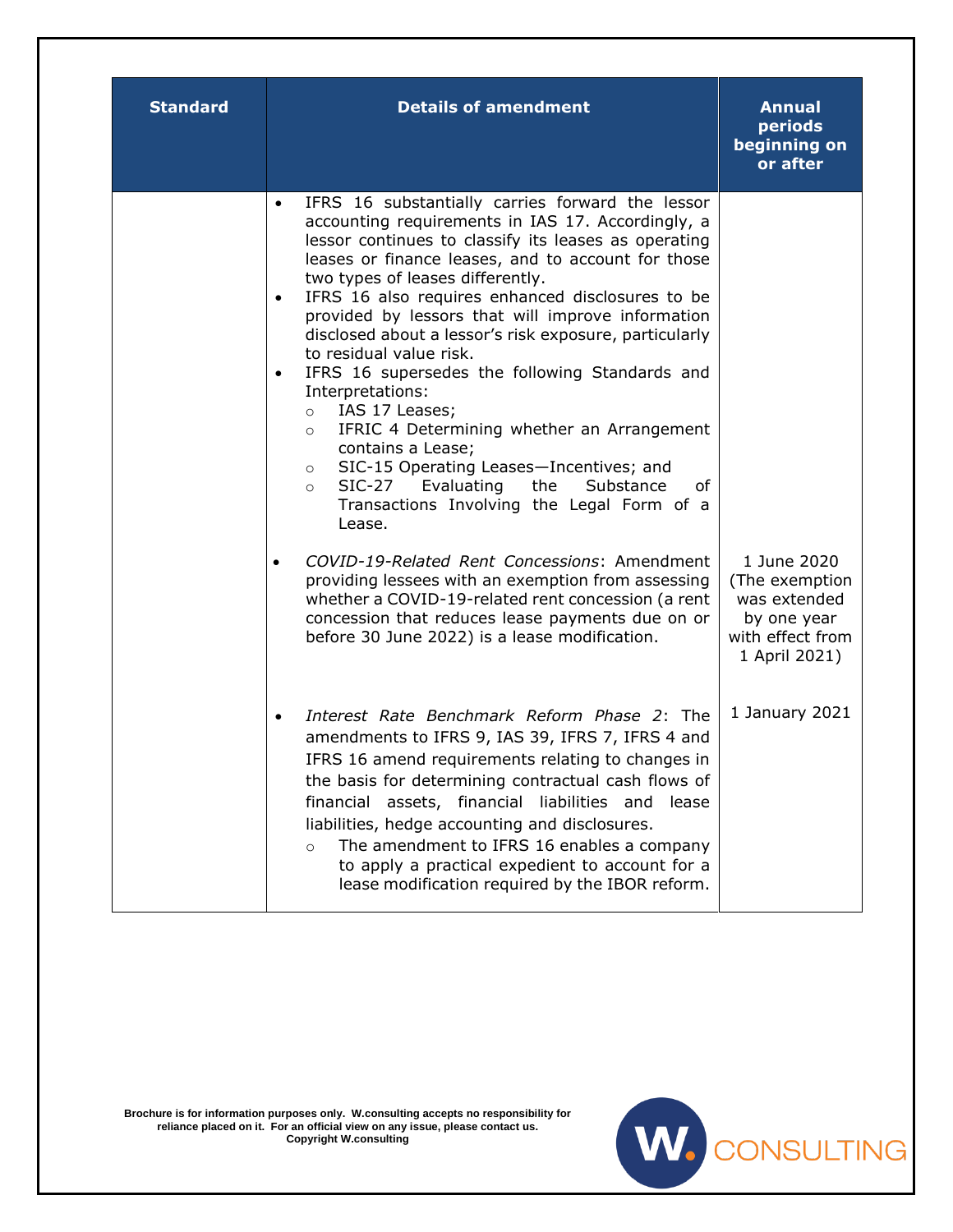| <b>Standard</b>                                                       | <b>Details of amendment</b>                                                                                                                                                                                                                                                                                                                                                                                                                                                                                                                                                                                                                                                                                                                                                                                                                      | <b>Annual</b><br>periods<br>beginning on<br>or after |
|-----------------------------------------------------------------------|--------------------------------------------------------------------------------------------------------------------------------------------------------------------------------------------------------------------------------------------------------------------------------------------------------------------------------------------------------------------------------------------------------------------------------------------------------------------------------------------------------------------------------------------------------------------------------------------------------------------------------------------------------------------------------------------------------------------------------------------------------------------------------------------------------------------------------------------------|------------------------------------------------------|
| IFRS 17<br>Insurance<br>contracts                                     | IFRS 17 creates one accounting model for all<br>$\bullet$<br>insurance contracts in all jurisdictions that apply<br>IFRS.<br>o IFRS 17 requires an entity to measure insurance<br>updated<br>contracts<br>using<br>estimates<br>and<br>assumptions that reflect the timing of cash flows<br>and take into account any uncertainty relating to<br>insurance contracts.<br>o The financial statements of an entity will reflect<br>the time value of money in estimated payments<br>required to settle incurred claims.<br>o Insurance contracts are required to be measured<br>based only on the obligations created by the<br>contracts.<br>o An entity will be required to recognise profits as<br>an insurance service is delivered, rather than on<br>receipt of premiums.<br>$\circ$ This standard replaces IFRS 4 - Insurance<br>Contracts. | 1 January 2023                                       |
| IAS <sub>1</sub><br>Presentation of<br>Financial<br><b>Statements</b> | Definition of Material: The amendments clarify and<br>align the definition of 'material' and provide<br>guidance to help improve consistency in the<br>application of that concept whenever it is used in<br>IFRS Standards.                                                                                                                                                                                                                                                                                                                                                                                                                                                                                                                                                                                                                     | 1 January 2020                                       |
|                                                                       | Classification of Liabilities as Current or Non-<br>current: Narrow-scope amendments to IAS 1 to<br>clarify how to classify debt and other liabilities as<br>current or non-current.                                                                                                                                                                                                                                                                                                                                                                                                                                                                                                                                                                                                                                                             | 1 January 2023                                       |
|                                                                       | Disclosure of Accounting Policies: The amendments<br>$\bullet$<br>require companies to disclose their material<br>accounting policy information rather than their<br>significant accounting policies, with additional<br>guidance added to the Standard to explain how an<br>entity can identify material accounting policy<br>information with examples of when accounting<br>policy information is likely to be material.                                                                                                                                                                                                                                                                                                                                                                                                                      | 1 January 2023                                       |

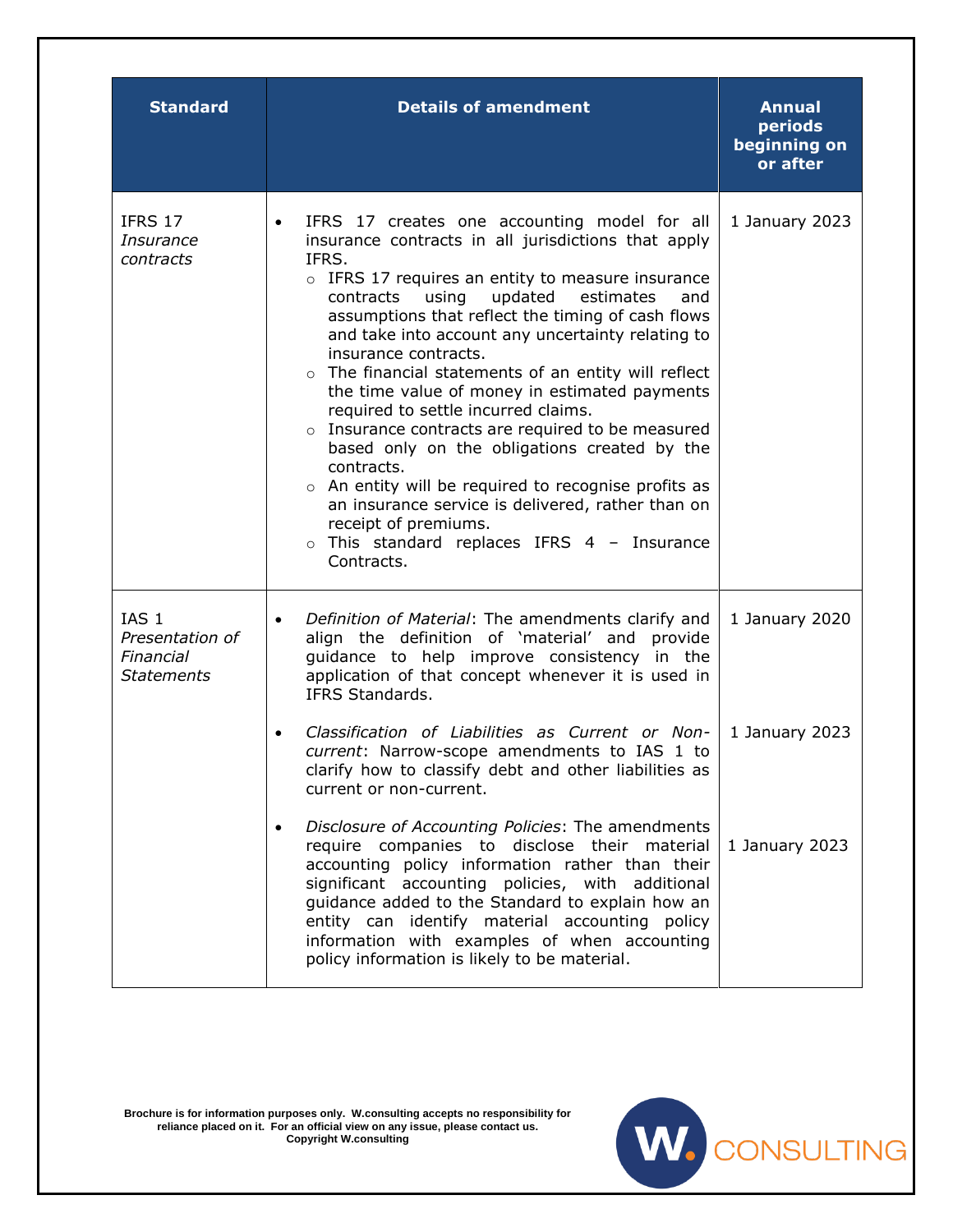| <b>Standard</b>                                                                          | <b>Details of amendment</b>                                                                                                                                                                                                                                                                                                                                                                                                                                                                                                                                                                                                                                                                  | <b>Annual</b><br>periods<br>beginning on<br>or after |
|------------------------------------------------------------------------------------------|----------------------------------------------------------------------------------------------------------------------------------------------------------------------------------------------------------------------------------------------------------------------------------------------------------------------------------------------------------------------------------------------------------------------------------------------------------------------------------------------------------------------------------------------------------------------------------------------------------------------------------------------------------------------------------------------|------------------------------------------------------|
| IAS 8 Accounting<br>Policies, Changes<br>in Accounting<br><b>Estimates and</b><br>Errors | Definition of Material: The amendments clarify and<br>$\bullet$<br>align the definition of 'material' and provide<br>guidance to help improve consistency in the<br>application of that concept whenever it is used in<br>IFRS Standards.                                                                                                                                                                                                                                                                                                                                                                                                                                                    | 1 January 2020                                       |
|                                                                                          | Definition<br>The<br>Accounting Estimates:<br>of<br>$\bullet$<br>clarify<br>how<br>amendments<br>companies<br>should<br>distinguish changes in accounting policies from<br>changes in accounting estimates, by replacing the<br>definition of a change in accounting estimates with<br>a new definition of accounting estimates. Under the<br>new definition, accounting estimates are "monetary<br>amounts in financial statements that are subject to<br>measurement uncertainty". The requirements for<br>recognising the effect of change in accounting<br>prospectively remain unchanged.                                                                                               | 1 January 2023                                       |
| IAS 12 Income<br>Taxes                                                                   | Annual Improvements 2015 - 2017 Cycle:<br>$\bullet$<br>Clarification that all income tax consequences of<br>dividends should be recognised in profit or loss,<br>regardless how the tax arises.                                                                                                                                                                                                                                                                                                                                                                                                                                                                                              | 1 January 2019                                       |
|                                                                                          | Deferred Tax related to Assets and Liabilities arising<br>from a Single Transaction: The amendment clarifies<br>how a company accounts for income tax, including<br>deferred tax, which represents tax payable or<br>future.<br>specified<br>recoverable<br>the<br>In<br>in.<br>circumstances, companies are exempt<br>from<br>recognising deferred tax when they recognise assets<br>or liabilities for the first time.<br>The aim of the<br>amendments is to reduce diversity in the reporting<br>of deferred tax on leases and decommissioning<br>obligations, by clarifying when the exemption from<br>recognising deferred tax would apply to the initial<br>recognition of such items. | 1 January 2023                                       |

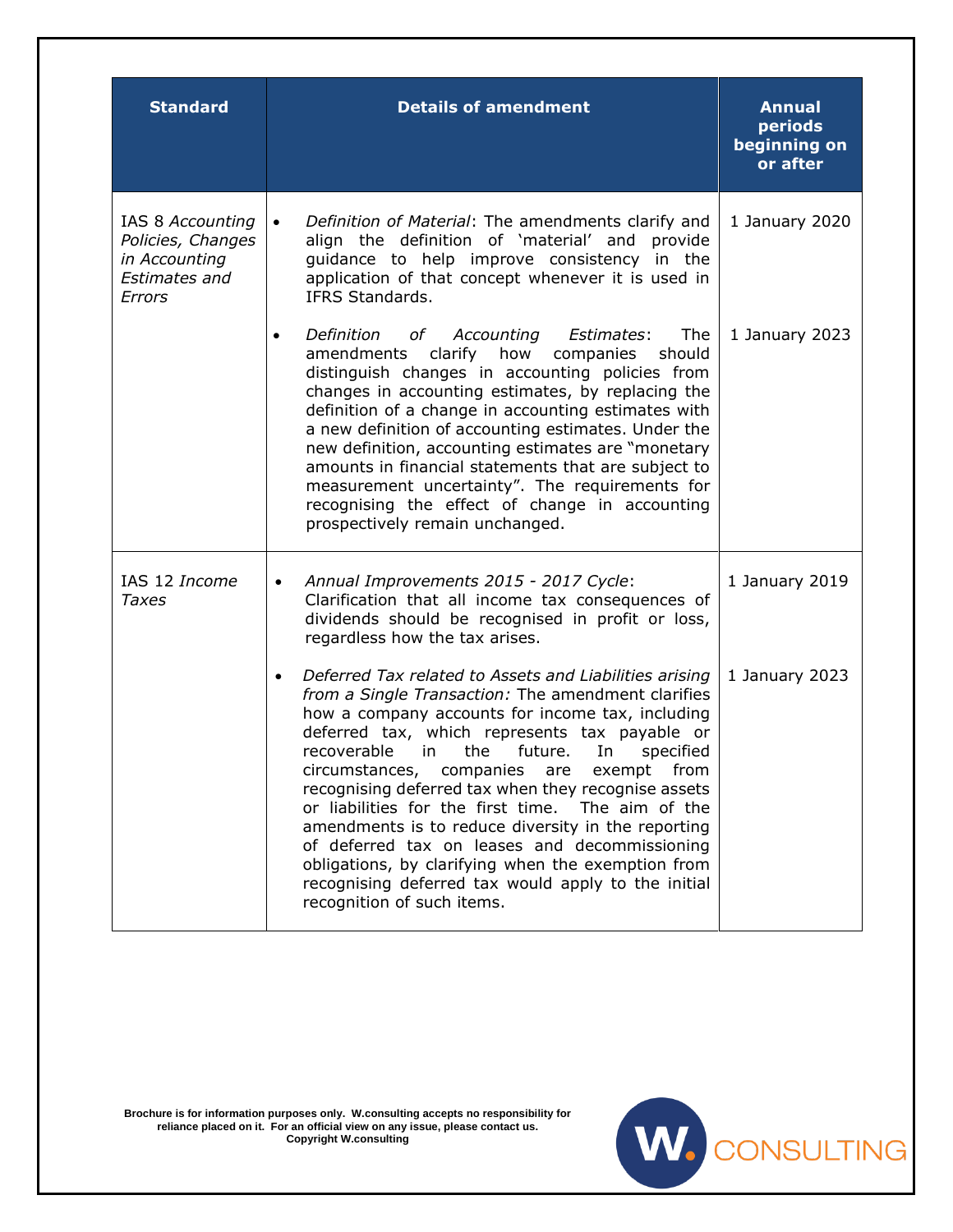| <b>Standard</b>                            | <b>Details of amendment</b>                                                                                                                                                                                                                                                                                                                                                                                                                                                                                                                        | <b>Annual</b><br>periods<br>beginning on<br>or after |
|--------------------------------------------|----------------------------------------------------------------------------------------------------------------------------------------------------------------------------------------------------------------------------------------------------------------------------------------------------------------------------------------------------------------------------------------------------------------------------------------------------------------------------------------------------------------------------------------------------|------------------------------------------------------|
| IAS 16 Property,<br>Plant and<br>Equipment | Property, Plant and Equipment: Proceeds before<br>$\bullet$<br>Intended Use: The amendments prohibit an entity<br>from deducting from the cost of an item of property,<br>plant and equipment any proceeds from selling<br>items produced while bringing that asset to the<br>location and condition necessary for it to be capable<br>the<br>of<br>operating<br>in<br>manner<br>intended<br>by<br>management. Instead, an entity recognises the<br>proceeds from selling such items, and the cost of<br>producing those items, in profit or loss. | 1 January 2022                                       |
| IAS 19 Employee<br><b>Benefits</b>         | Plan Amendment, Curtailment or Settlement<br>$\bullet$<br>(Amendments to IAS 19): The amendments require<br>an entity to use the updated assumptions from a<br>remeasurement net defined benefit liability or asset<br>resulting from a plan amendment, curtailment or<br>settlement to determine current service cost and net<br>interest for the remainder of the reporting period<br>after the change to the plan.                                                                                                                              | 1 January 2019                                       |
| <b>IAS 23</b><br><b>Borrowing Costs</b>    | • Annual Improvements 2015 -2017 Cycle:<br>The amendments clarify that if any specific borrowing<br>remains outstanding after the related asset is ready<br>for its intended use or sale, that borrowing becomes<br>part of the funds that an entity borrows generally<br>when calculating the capitalisation rate on general<br>borrowings.                                                                                                                                                                                                       | 1 January 2019                                       |

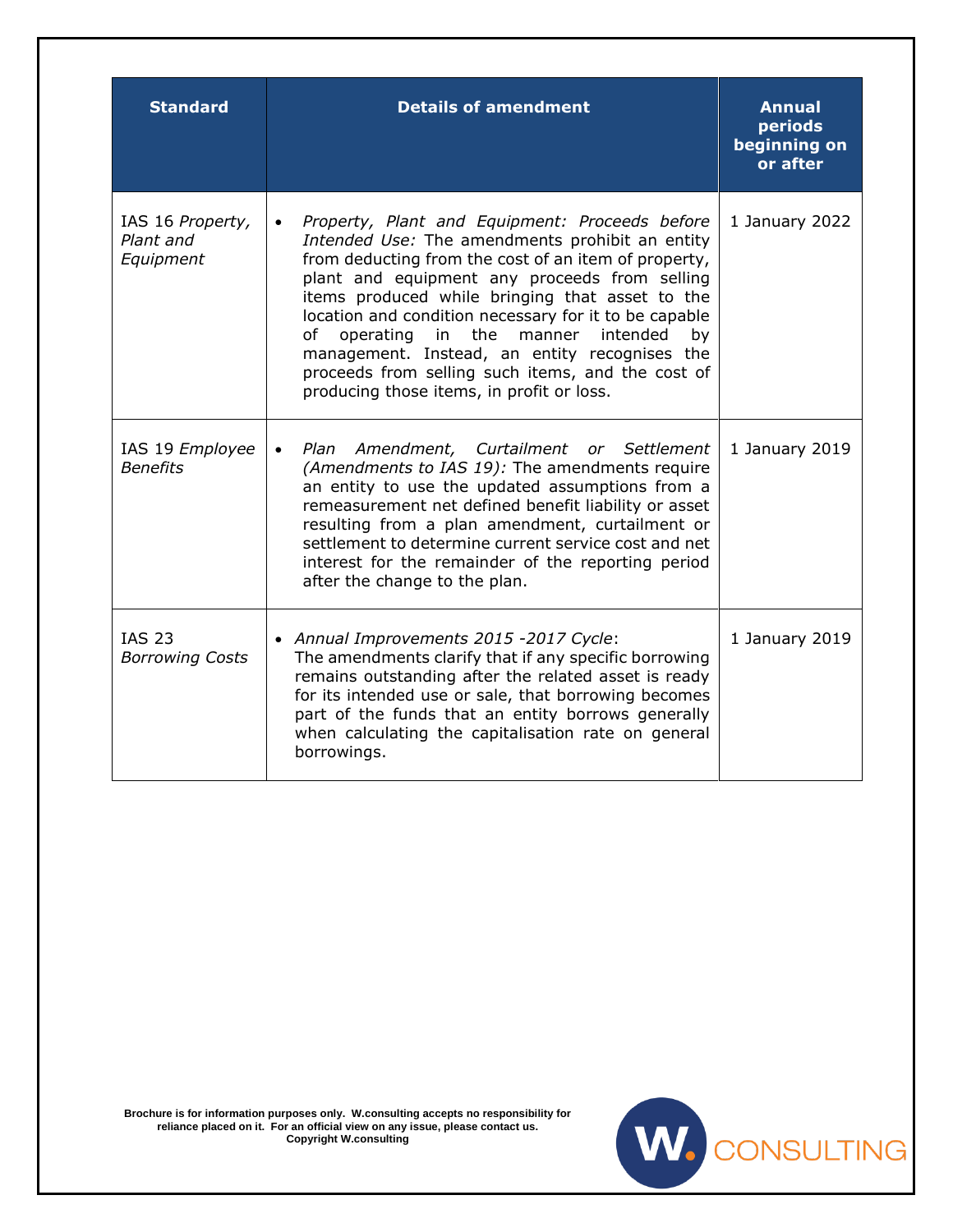| <b>Standard</b>                                                                       | <b>Details of amendment</b>                                                                                                                                                                                                                                                                                                                                                                 | <b>Annual</b><br>periods<br>beginning on<br>or after                                                    |
|---------------------------------------------------------------------------------------|---------------------------------------------------------------------------------------------------------------------------------------------------------------------------------------------------------------------------------------------------------------------------------------------------------------------------------------------------------------------------------------------|---------------------------------------------------------------------------------------------------------|
| <b>IAS 28</b><br>Investments in<br>Associates and<br>Joint Ventures                   | • Sale or Contribution of Assets between an Investor<br>and its Associate or Joint Venture (Amendments to<br>IFRS 10 and IAS 28): Narrow scope amendment to<br>address an acknowledged inconsistency between the<br>requirements in IFRS 10 and those in IAS 28 (2011),<br>in dealing with the sale or contribution of assets<br>between an investor and its associate or joint<br>venture. | The effective<br>date of this<br>amendment has<br>been deferred<br>indefinitely until<br>further notice |
|                                                                                       | Long-term interest in Associates and Joint Ventures:<br>Clarification provided that an entity should apply IFRS<br>9 to long-term interests in an associate or joint<br>venture that form part of the net investment in the<br>associate or joint venture but to which the equity<br>method is not applied.                                                                                 | 1 January 2019                                                                                          |
| <b>IAS 37</b><br>Provisions,<br>Contingent<br>Liabilities and<br>Contingent<br>Assets | Onerous Contracts-Cost of Fulfilling a Contract:<br>$\bullet$<br>The amendments specify which costs should be<br>included in an entity's assessment whether a<br>contract will be loss-making.                                                                                                                                                                                              | 1 January 2022                                                                                          |

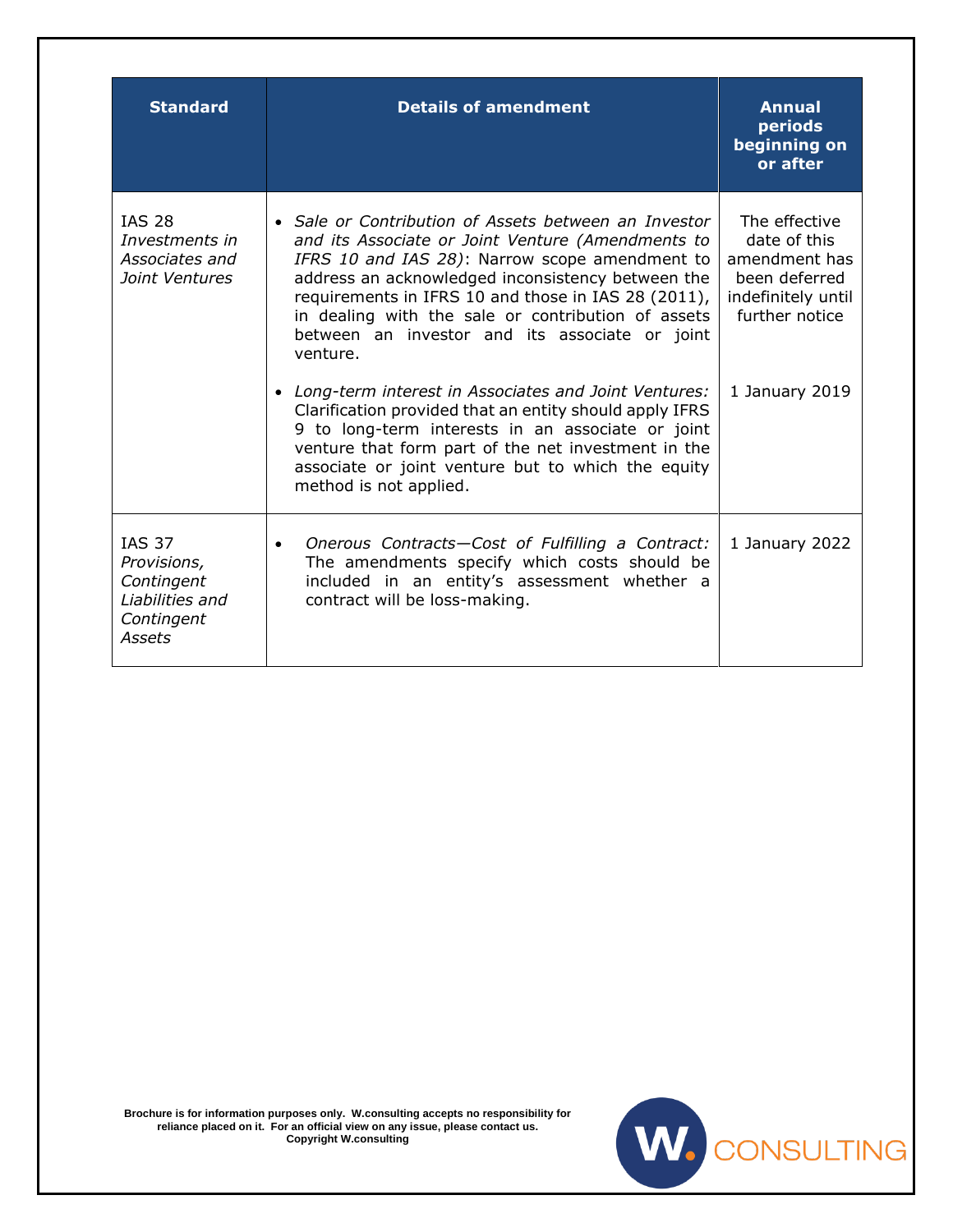| <b>Standard</b>                                                    | <b>Details of amendment</b>                                                                                                                                                                                                                                                                                                                                                                                                                                                                                                                                                                                                                                                                                                                                                                                                                                                                                                                                                                                                                                                                                                                                                                                                                                                                                                                                                                                                                                                                                                                                                                                                                                                                                        | <b>Annual</b><br>periods<br>beginning on<br>or after |
|--------------------------------------------------------------------|--------------------------------------------------------------------------------------------------------------------------------------------------------------------------------------------------------------------------------------------------------------------------------------------------------------------------------------------------------------------------------------------------------------------------------------------------------------------------------------------------------------------------------------------------------------------------------------------------------------------------------------------------------------------------------------------------------------------------------------------------------------------------------------------------------------------------------------------------------------------------------------------------------------------------------------------------------------------------------------------------------------------------------------------------------------------------------------------------------------------------------------------------------------------------------------------------------------------------------------------------------------------------------------------------------------------------------------------------------------------------------------------------------------------------------------------------------------------------------------------------------------------------------------------------------------------------------------------------------------------------------------------------------------------------------------------------------------------|------------------------------------------------------|
| IAS 39 Financial<br>Instruments:<br>Recognition and<br>Measurement | Interest Rate Benchmark Reform: The amendments<br>$\bullet$<br>to IFRS 9, IAS 39 and IFRS 7 amend requirements<br>for hedge accounting to support the provision of<br>useful financial information during the period of<br>uncertainty caused by the phasing out of interest-<br>rate benchmarks such as interbank offered rates<br>(IBORs) on hedge accounting.<br>The amendments modify some specific hedge<br>$\circ$<br>accounting requirements to provide relief from<br>potential effects of the uncertainty caused by<br>the IBOR reform.<br>In addition, the amendments require companies<br>$\circ$<br>to provide additional information to investors<br>about their hedging relationships which are<br>directly affected by these uncertainties.<br>Interest Rate Benchmark Reform Phase 2: The<br>amendments to IFRS 9, IAS 39, IFRS 7, IFRS 4 and<br>IFRS 16 amend requirements relating to changes in<br>the basis for determining contractual cash flows of<br>financial assets, financial liabilities and lease<br>liabilities, hedge accounting and disclosures.<br>The amendments to IAS 39 enable (and<br>$\circ$<br>require)<br>companies<br>to<br>continue<br>hedge<br>accounting in circumstances when changes to<br>hedged items and hedging instruments arise as<br>a result of changes required by the IBOR reform<br>by requiring companies to amend their hedging<br>relationships to reflect:<br>designating an alternative benchmark rate<br>٠<br>as the hedged risk;<br>changing the description of the hedged<br>٠<br>item, including the designated portion, or of<br>the hedging instrument; or<br>changing the description of how the entity<br>would assess hedge effectiveness. | 1 January 2020<br>1 January 2021                     |
| <b>IAS 41</b><br>Agriculture                                       | • Annual Improvements to IFRS Standards 2018-<br>2020: The amendment removes the requirement for<br>entities to exclude taxation cash flows when<br>measuring the fair value of a biological asset using a<br>present value technique.                                                                                                                                                                                                                                                                                                                                                                                                                                                                                                                                                                                                                                                                                                                                                                                                                                                                                                                                                                                                                                                                                                                                                                                                                                                                                                                                                                                                                                                                             | 1 January 2022                                       |